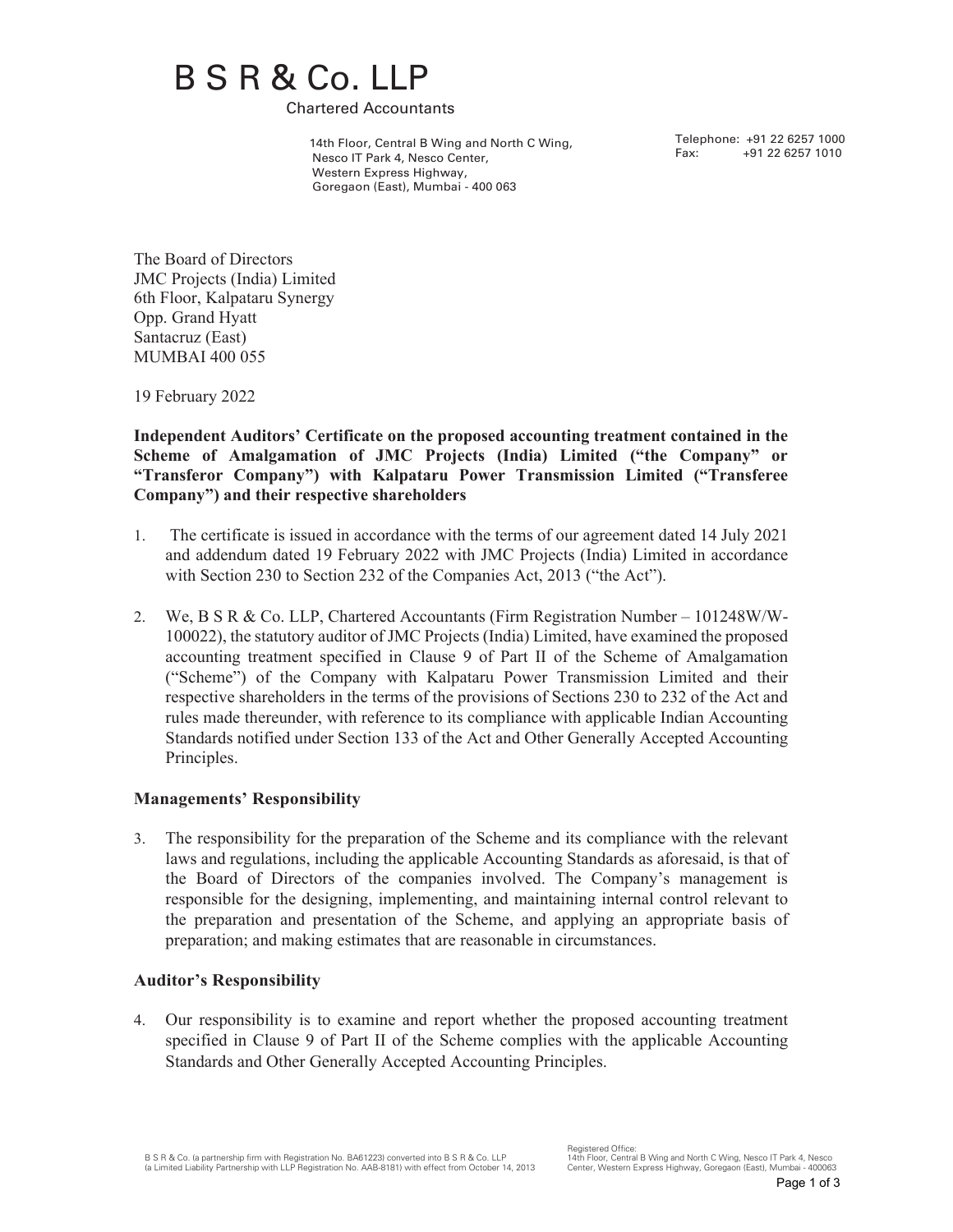**Independent Auditors' Certificate on the proposed accounting treatment contained in the Scheme of Amalgamation of JMC Projects (India) Limited ("the Company" or "Transferor Company") with Kalpataru Power Transmission Limited ("Transferee Company") and their respective shareholders** *(Continued)*

## **Auditor's Responsibility** *(Continued)*

- 5. Nothing contained in this Certificate, nor anything said or done in the course of, or in connection with the services that are subject to this Certificate, will extend any duty of care that we may have in our capacity of the statutory auditors of any financial statements of the Company.
- 6. We carried out our examination in accordance with the Guidance Note on Audit Reports or Certificates for Special Purposes (Revised 2016), issued by the Institute of Chartered Accountants of India. The Guidance note requires that we comply with the ethical requirements of the code of ethics issued by the Institute of Chartered Accountants of India.
- 7. We have complied with the relevant applicable requirements of the Standard on Quality Controls (SQC) 1, Quality Control for Firms that Perform Audits and review of Historical Financial Information, and other Assurance and Related Service Engagements.

## **Opinion**

8. Based on our examination as above and according to the information and explanations given to us, we confirm that the accounting treatment proposed in Clause 9 of Part II of the Scheme and as reproduced in Annexure 1 to this Certificate, signed for identification purposes, is in compliance with SEBI (Listing Obligations and Disclosure Requirements) Regulations, 2015 and circulars issued there under and the applicable Indian Accounting Standards notified by the Central Government under the Act and other Generally Accepted Accounting Principles in India.

### **Restriction on Use**

9. This certificate is issued at the request of the Company pursuant to the requirements of circulars issued under SEBI (Listing Obligations and Disclosure Requirements) Regulations, 2015 for onward submission to Hon'ble National Company Law Tribunal, Stock Exchanges, Ministry of Corporate Affairs, Registrar of Companies, Regional Director, Securities and Exchange Board of India and any other regulatory authorities/purposes as may be required to give effect to the Scheme and uploading the same on Company's website pursuant to the requirement of the Act. This Certificate should not be used, quoted or referred for any other purpose without our prior written consent. Accordingly, we do not accept or assume any liability or any duty of care or for any other purpose or to any other person to whom this certificate is shown or into whose hands it may come without our prior consent in writing.

> For **B S R & Co. LLP**  *Chartered Accountants* Firm's Registration No: 101248W/W-100022

> > VIKAS RADHEYSHYA RADHEYSHYAM KASAT M KASAT Digitally signed by VIKAS 15:01:43 +05'30'

**Vikas R Kasat** *Partner*  Membership No: 105317 ICAI UDIN: 22105317ADDJNT7871<sub>Page 2 of 3</sub>

Mumbai 19 February 2022